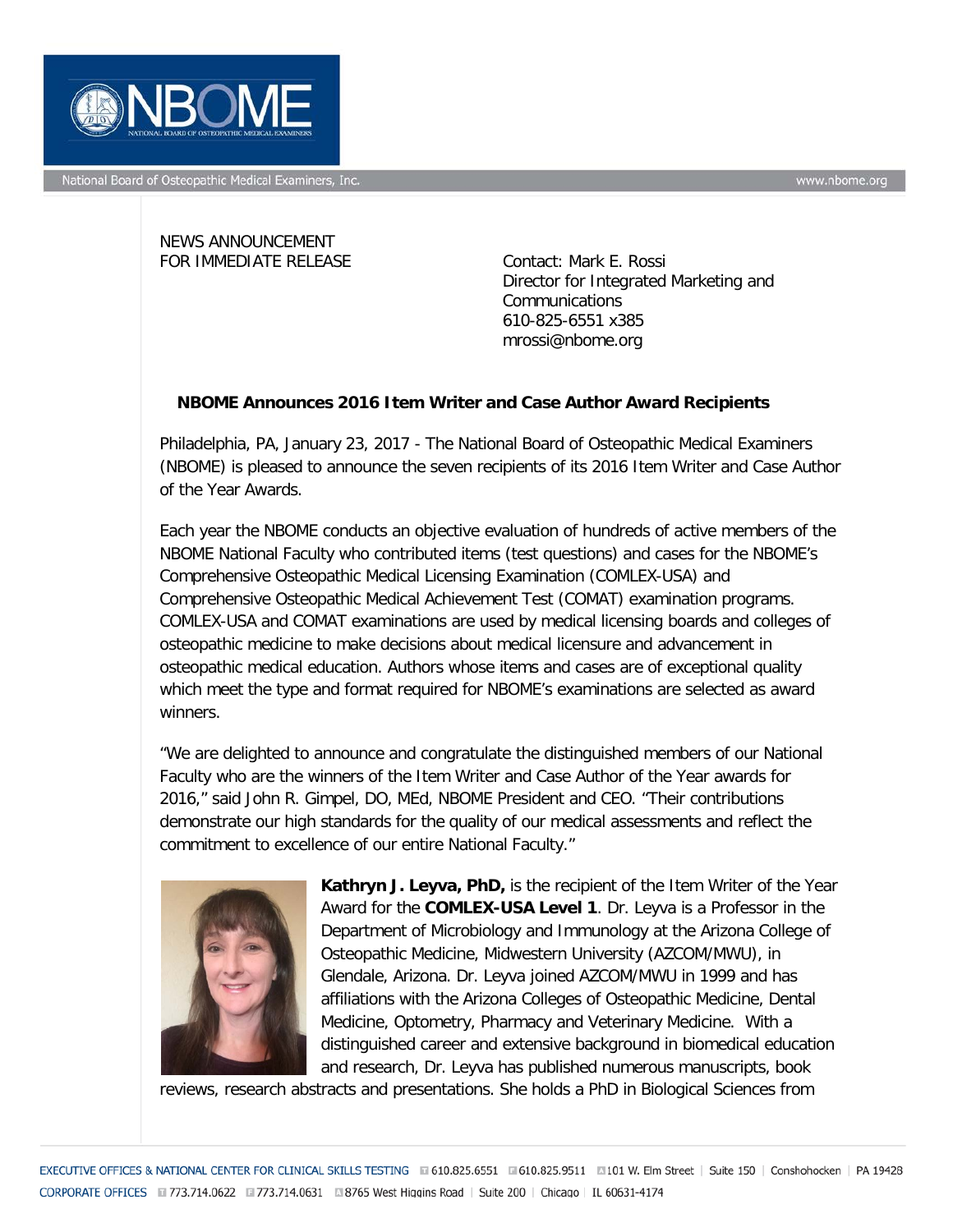Northern Arizona University and received her MS and BS degrees from the University of Oregon. "My experiences with NBOME National Faculty have made me a better educator in and out of the classroom," said Dr. Leyva.



**Brett S. Stecker, DO, FAAFP,** received the **COMLEX-USA Level 2- Cognitive Evaluation (Level 2-CE)** Item Writer of the Year Award. A board certified family physician, Dr. Stecker is Medical Director at Tristan Medical Raynham Care Center in Raynham, Massachusetts and a member of the medical staff leadership at Morton Hospital in Staunton, MA. He is also a Clinical Assistant Professor in Family Medicine at Alpert Medical School at Brown University in Providence, Rhode Island. In 2013, Dr. Stecker was named Fellow of the American Academy of Family Physicians. A graduate of the New York College of Osteopathic

Medicine, Dr. Stecker completed his residency training at Brown University School of Medicine. "My involvement with the NBOME has enhanced my career as a family medicine physician… I had always wanted to give back to the osteopathic profession and working with the NBOME has helped in this endeavor. I have enjoyed writing and reviewing items and especially enjoyed working with the outstanding staff at the NBOME," said Dr. Stecker.



**Steven T. O'Donnell, DO,** is the recipient of the Case Author of the Year Award for his contributions to the **COMLEX-USA Level 2- Performance Evaluation (Level 2-PE)** examination. A specialist in family medicine, Dr. O'Donnell holds positions at the Lake Erie College of Osteopathic Medicine, in Erie, Pennsylvania, as Associate Clinical Professor of Family Medicine and Osteopathic Manipulative Medicine (OMM) and Program Director of the Plus One OMM/Neuromusculoskeletal Medicine (NMM) Residency program. Dr. O'Donnell has been a member of the NBOME National Faculty and on its Case

Development Committee since 2012. He received his DO degree from Lake Erie College of Osteopathic Medicine and completed his residency in Family Medicine at Saint Vincent Health Center in Erie, Pennsylvania.



**Kara C. Mintier, DO**, is the recipient of the Item Writer of the Year Award for the **COMLEX-USA Level 3** examination. Dr. Mintier is an Assistant Professor of Neuromusculoskeletal Medicine (NMM)/ Osteopathic Manipulative Medicine (OMM) and Family Medicine at the Western University of Health Sciences/College of Osteopathic Medicine of the Pacific in Lebanon, Oregon, and an attending physician at the Good Samaritan Medical Center Neuromusculoskeletal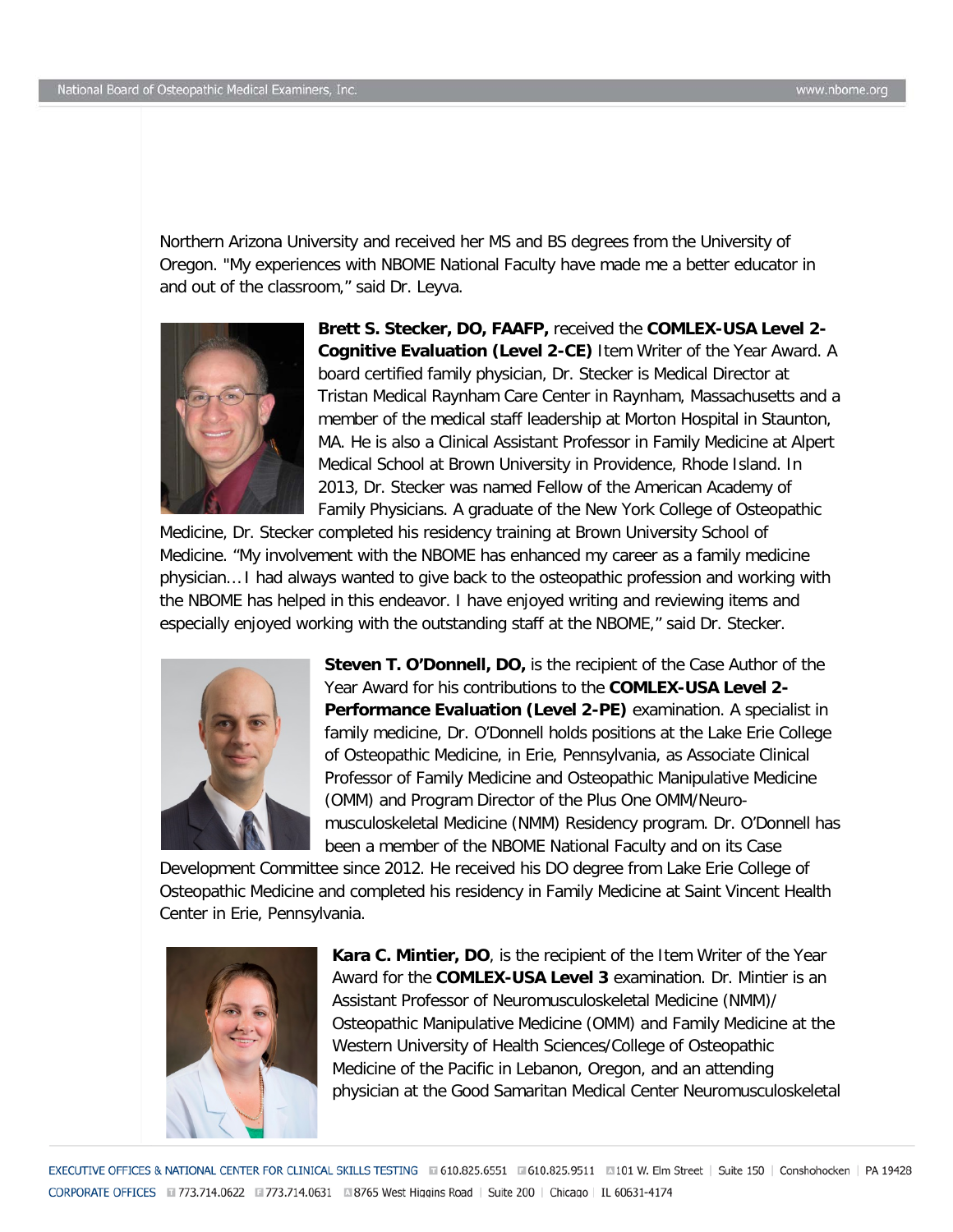Medicine/Osteopathic Manipulative Medicine Plus One Residency Program in Corvallis, Oregon. Previously, she was Assistant Professor in the OMM Department at the Texas College of Osteopathic Medicine (TCOM) at the University of North Texas Health Science Center (UNTHSC) in Fort Worth, Texas. A graduate of Des Moines University College of Osteopathic Medicine, Dr. Mintier completed her residency at Plaza Medical Center at UNTHSC/TCOM.



**Donna-Marie McMahon, DO**, **FAAP**, was awarded Item Writer of the Year for the **Comprehensive Osteopathic Medical Achievement Test (COMAT)**. A pediatrician and medical educator, Dr. McMahon has been on the faculty at the New York Institute of Technology College of Osteopathic Medicine (NYITCOM) in Old Westbury, New York, since 2008. She is an Assistant Professor in Pediatrics, Director of the Doctor Patient Continuum and Assistant Professor of Pediatrics and Adjunct Clinical Faculty for the NYIT Center for Global Health. Dr. McMahon is the recipient of the NYITCOM

Standard of Excellence Award and the Outstanding Faculty Award for Excellence in Teaching Problem-Based Learning. A graduate of NYITCOM, she completed her pediatric residency at Winthrop University Hospital in Mineola, New York, and Children's Hospital of Northern California, in Oakland, California.



**Joanna L. Drowos, DO, MPH, MBA,** received the Item Writer the Year Award for her contributions to the **Health Promotion/Disease Prevention and Health Care Delivery (HPDP/HCD) dimensions of the COMLEX-USA examination**. Dr. Drowos is the Associate Chair in the Integrated Medical Science Department, Director of the Community and Preventive Medicine Clerkship and Associate Professor of Integrated Medical Science at the Charles E. Schmidt College of Medicine at Florida Atlantic University in Boca Raton, Florida. In 2011, she was honored as the

American Osteopathic Foundation's Emerging Leader. She is board certified in Preventive Medicine, Family Medicine and Medical Quality and completed her internship in pediatrics at Palms West Hospital and residencies in preventive medicine at the Palm Beach County Health Department and family practice at Broward General Medical Center. Dr. Drowos received her DO and MPH degrees from Nova Southeastern University and her MBA in Health Administration from Florida Atlantic University. "Participating as an NBOME Item Writer has been incredibly rewarding," said Dr. Drowos. "Not only has it helped me to improve my assessment skills as an educator, it has also helped me connect with the osteopathic community."